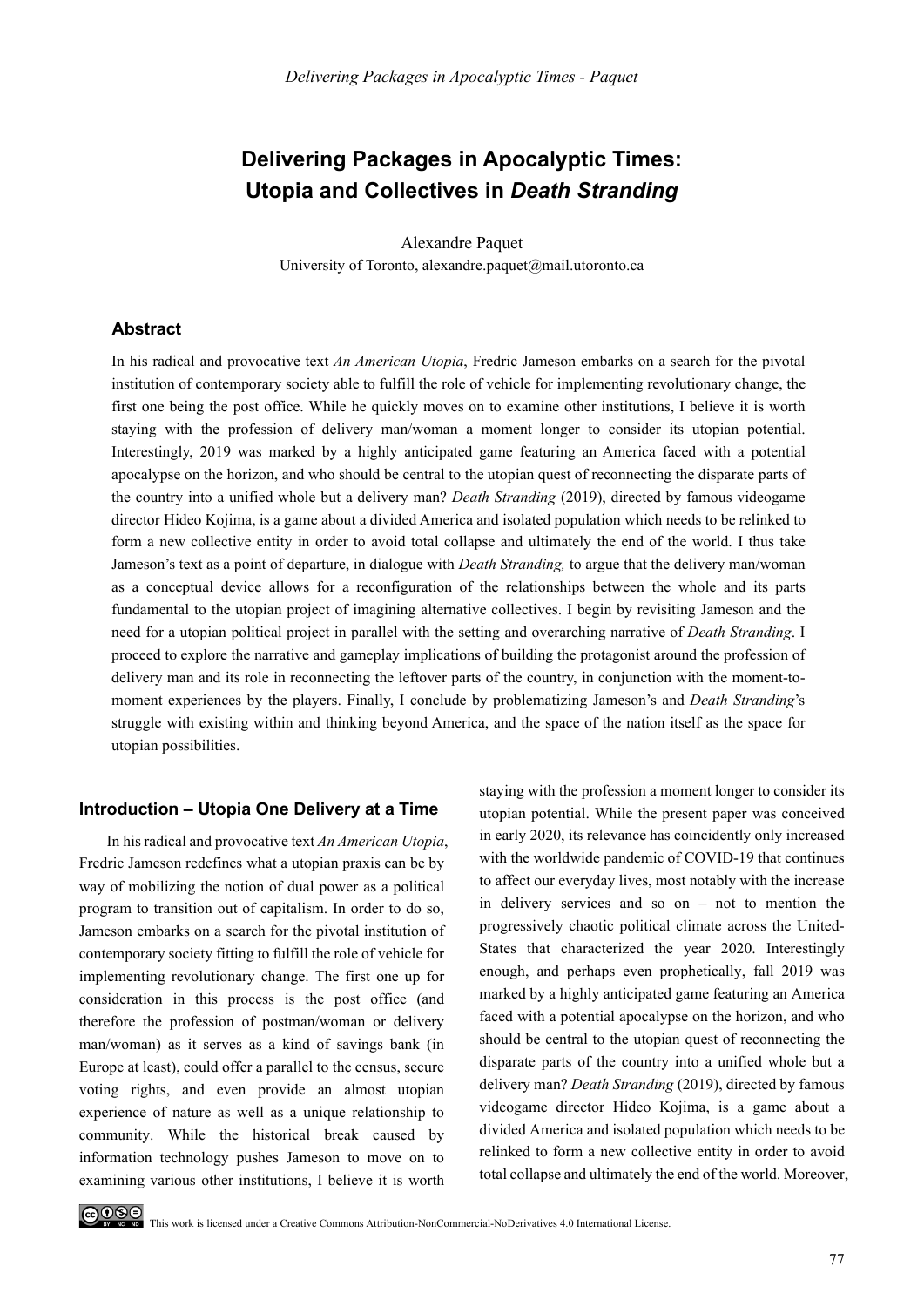Kojima boasted that the game would be a pioneer in the emergence of a new genre he called "strand games," suggesting that the sense of community at the core of the narrative is also integrated at the level of gameplay through the relationship between gamers playing the game.

I thus take Jameson's text as a point of departure, in dialogue with *Death Stranding*, to argue that the delivery man/woman as a conceptual device allows for a reconfiguration of the relationships between the whole and its parts fundamental to the utopian project of imagining alternative collectives. Some may be skeptical of my emphasis on utopia in light of the seemingly dystopian setting of the game according to traditional categorizations. While it would be possible to present an exhaustive laundry list of what makes a work of fiction utopian instead of dystopian, ultimately, it is rather unproductive to linger on the details of what is "utopian" versus "dystopian," for it tends to emphasize a dead-end duality. The argument I make here is not that *Death Stranding* is a "utopic game" in the sense of its aesthetic, setting and so on, but instead that it is utopian in its politics, as well as its approach and contribution to theory. What I suggest is that the game engages with utopian theory and discourse in meaningful ways, especially for the purpose of rethinking collective formation. In order to do so, I begin by revisiting Jameson and the need for a utopian political project in parallel with the setting and overarching narrative of Death Stranding. I proceed to explore the narrative implications of building the protagonist around the profession of delivery man and its role in reconnecting, literally and figuratively, the leftover parts of the country as part of the game's political message about isolation and collective formation. I then move on from these purely narrative considerations to gameplay mechanics and their entanglements with moment-to-moment experiences by the players. Finally, I conclude by problematizing Jameson's and Death Stranding's struggle with existing within and thinking beyond America, and the space of the nation itself as the space for utopian possibilities.

## **A Desire Called Utopia**

There are many, or more likely countless, approaches one may employ to tackle the problem of collectives, all of which involve encountering long and tumultuous histories, intricate traditions, complex experiences and everchanging material realities. There is thus most certainly no definite approach or perspective from which to embark on

78

this struggle to think collectives. In the present paper, I wish to recognize the opening for unexplored spaces, unimagined imaginaries, unconceived ideas about collectives and how they form and operate. Such possibilities can only emerge out of already encountered histories, ideas, experiences yet they also point to yet-to-be futures. This emphasis and determination to think beyond established forms of collectives in order to imagine new possibilities and unrealized potential is perhaps unsurprisingly informed by a utopian tradition of thought – imagining "better worlds" so to speak. Henri Lefebvre once said that "there is no theory without utopia" for otherwise, one would simply be content with what he currently sees, keeping his eyes on reality: "he is a realist ...but he doesn't think!" (Lefebvre 2009, 178-179).

Thinking of alternatives to the structures of power that shape our current reality means, in a certain way, that one must imagine the end of the capitalist nation-state. Fredric Jameson hits the nail on the head when he declares that what is truly devastating about our current predicament is not the presence of an enemy, but rather the universal belief that all alternatives to capitalism have already been tested and proven impossible and that no other system is even conceivable at this point. As he further stated, it is actually easier to imagine the end of the world than the end of capitalism. To reprise the words of Žižek: "What makes this task so difficult is that ideological dreams are not simply opposed to reality: they structure (what we experience as) reality. [...] So it is not that dreams are for those who cannot endure reality; rather, reality itself is for those who cannot endure (the Real that announces itself in) their dreams" (Žižek 2015, 19). Dreams have maintained a particular conceptual significance among utopian scholars. In The Principle of Hope, Bloch suggests that there are two different kinds of dreams, some which occur at night, and more importantly some that happen during the day, characterized by a conscious imagination of a better life  $$ unlike the night-dream, the day-dream is not "a journey" back into repressed experiences and their associations," but rather a journey forward allowing for "images of that which is not yet can be phantasied into life and into the world" (Bloch 1970, 86-87). Bloch explains how these "excessive" dreams of the future are inevitably influenced, or "touched" as he would put it, by their own time of "Not-Yet-Conscious, Not-Yet-Become," precisely because they are connected to the present through negation. To this day, scholars struggle with utopia. According to Ruth Levitas,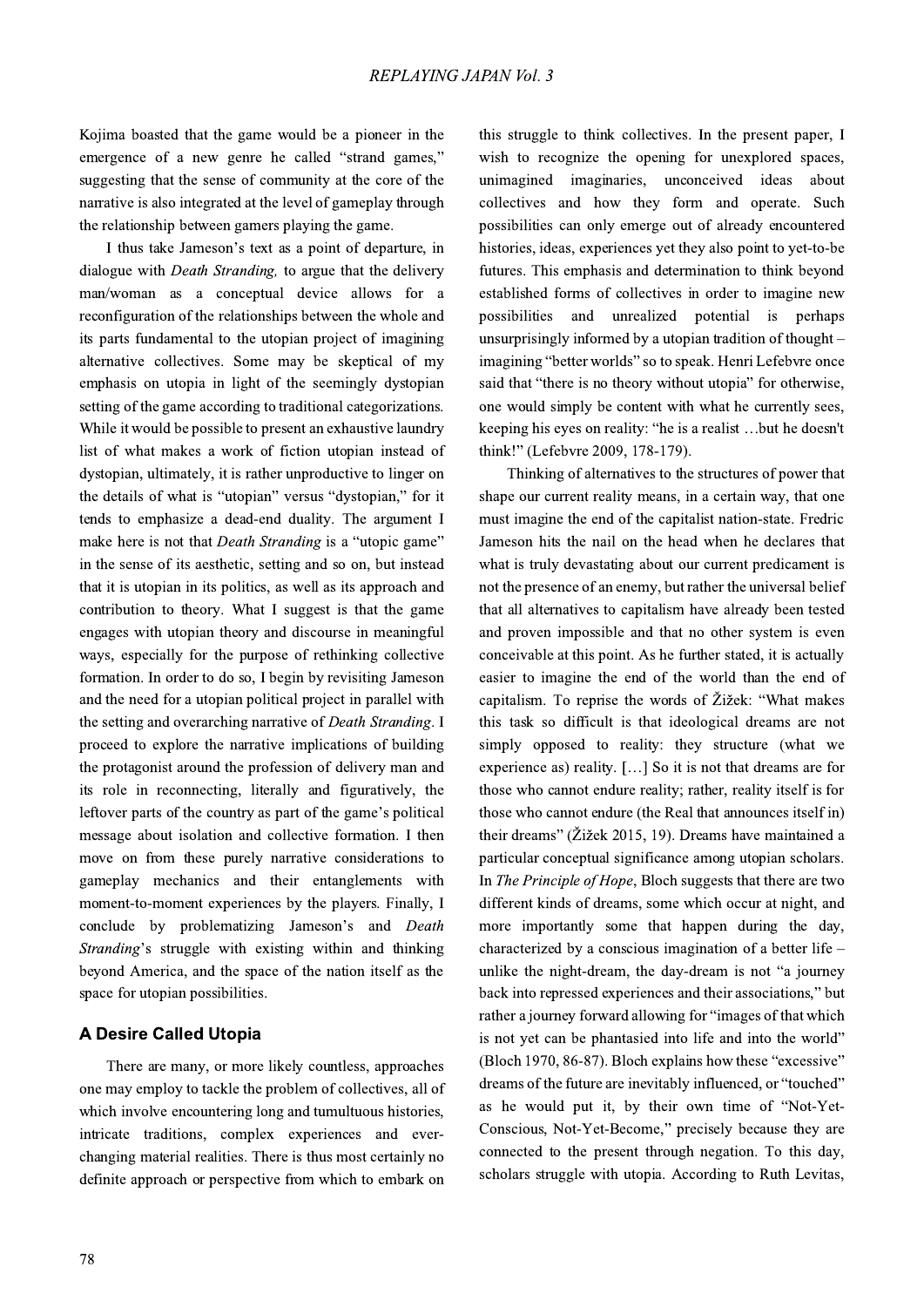many of the problems in employing utopia as a method of producing scholarship stems from the absence of a clear definition of utopia separating its use in academic circles from the everyday usage of the word, a problem she sets to provide a solution to through a new conceptualization of utopia emphasizing a "desire for a better way of being" both realistic and unrealistic, inclusive and positive all at once (Levitas 2010, 4-5, 8). She further attempts to set the parameters for a clearly defined utopian method involving both "making explicit the kinds of society implied in existing political programmes and constructing alternatives" (Levitas 2013, xviii). But when it comes to contemporary contributions to thinking utopia, there is perhaps no more important contribution than that of Fredric Jameson.

In Archaeologies of the Future, Fredric Jameson builds on the existing utopian tradition of thought to offer his own approach on how to conceive alternate systems, based on "the dialectic of Identity and Difference" in the process of imagining and even realizing a new system radically different from the one we currently live in (Jameson 2005, xiii). Jameson notes how the utopian vocation is identified by an obsessive search for solution to all problems, "a solution so obvious and self-explanatory" that anyone would be able to grasp it without difficulty – the utopian remedy, as he calls it, must first and foremost be a negative one and "stand[s] as a clarion call to remove and to extirpate [the] specific root of all evil from which all the others spring" (Jameson 2005, 11-12). As such, Jameson warns against the tendency to conceive of utopia with positive expectations offering "visions of happy worlds, spaces of fulfillment and cooperation" and so on; this positivity characterizes liberal thought as Jameson reminds us, while utopian thought focuses primarily on eliminating the source of exploitation and suffering (Jameson 2005, 12).

That being said, Fredric Jameson has in recent years somewhat changed his approach and proposed a new utopian political program that fundamentally reconsiders existing institutions and the possibility that can come from reappropriating an existing institution in order to unleash its utopian potential and form an alternative collective. In An American Utopia, Jameson sheds some light on a renewed and controversial approach to praxis as a way to transition out of capitalism through the mobilization of "dual power" as a political program. He explains how in such a transitional moment, "power moves to the networks to which people turn for practical help and leadership on a daily basis," becoming in the process an alternate

government all the while without officially challenging the legal structure (Jameson 2016, 4). Noting the futility of relying on older forms of government and party structure (including left parties which seem, as he points out, to capitulate as soon as they take power), as well as the corruptibility and ineptitude of representative democracy, Jameson seeks the "rehabilitation of nationalization" and the replacement of traditional forms of government with "collective commitment" (Jameson 2016, 5-7).

The inevitable question then becomes: what could possibly assume the role of vehicle for implementing such revolutionary changes in a situation of dual power? The answer most certainly does not lie in business, religion, or labor unions according to Jameson, which leads him to consider the only subsystem left possessing the appropriate of potential: the Army. kind Suggesting the renationalization of the army by reintroducing the draft with the goal of transforming the present armed forces "back into [a] popular mass force," making the army "a vehicle for mass democracy rather than the representative kind" in the process (Jameson 2016, 28). While much can and should be said about this radical and even provocative approach, what interests me here is a prior step in Jameson's investigation, before he settles on the army as the core of his proposed utopian project.

When going through the list of institutions that could serve as vehicle for utopia, he notes that almost all have suffered the "debilitation endemic to late capitalism," before considering for a moment the post office. He highlights that the post office serves as a kind of savings bank in Europe, offering a parallel to the census with the potential to ensure voting rights, while simultaneously involving the distribution of retirement, pension, and Social Security checks. Furthermore, the post office mints money in the form of stamps, used to be an important source of employment and offers, according to Jameson, "a unique, even utopian, experience of nature as well as of urban space and an equally unique relationship to the community" (Jameson 2016, 15). Eventually however, he laments the historical break of information technology coming in to prevent imagined utopias centered on this institution from flourishing, before moving on until settling on the army. Jameson may quickly cast aside the post office as an institution, yet I believe there are further connections between the profession of postman/postwoman and utopia that deserve more attention, especially in light of recent events and contributions from popular culture, and of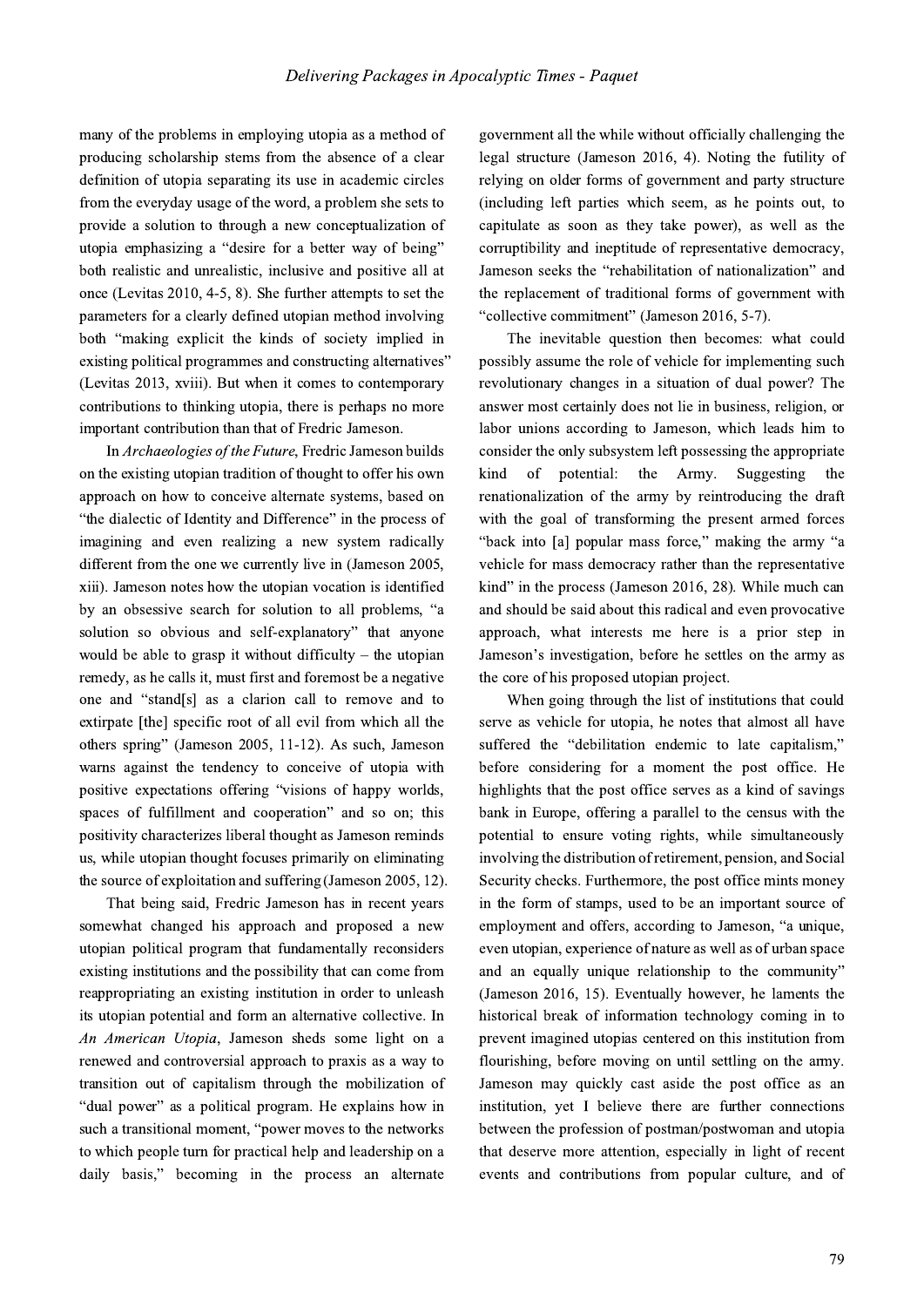course, more specifically in regard to the videogame Death Stranding.

One might notice somewhat of a jump here, from the post office as an institution to the postman/postwoman as an individual  $-$  there lies the crux of what is utopian. The reason Jameson must abandon the post office is specifically because it fails to meet the appropriate requirement as an institution. That is because, I believe, its utopian potential does not reside in its structural and institutional foundations, but rather in the experience of the act of delivering mail. which is the function of the individual down on the ground so to speak. Jameson hints at this potential when he considers for a brief moment the relationship between the person delivering the mail and nature as well as urban environments, and the particular sense of community that comes with this activity. It is specifically at this level, and not at the level of the institution, that utopia emerges in Death Stranding. The utopian intervention occurs form the bottom-up, not the other way around. The act of delivering packages and making connections is what builds the foundations of the institutions that come to exist at the top. As will become apparent as I dive into the details of the game, none of the grander goals of the remaining form of government is possible without the groundwork of main protagonist Sam Porter Bridges through his deliveries.

### The Deliveryman of the Apocalypse

The present work situates itself in a growing scholarship invested in the utopian potential of videogames, although this specific area remains surprisingly niche as most tend to focus on the specifically dystopian settings and narratives of games. Such is the case of otherwise fascinating studies like Óliver Pérez-Latorre and Mercè Oliva's "Video Games, Dystopia, and Neoliberalism" which highlights the fundamental connection, and dissonance, between dystopian narrative and gameplay characterized by a neoliberal logic (Pérez-Latorre and Oliva 2019, 783). This idea is pushed even further by Luis Navarrete-Cardero and Juan Vargas-Iglesias's article "Can We Programme Utopia?" in which they examine the degree in which neoliberal discourse interferes with our understanding of utopia (Navarrete-Cardero and Vargas-Iglesias 2018, 782). Moreover, I would be remiss not to mention what is perhaps the most extensive exploration of utopia and videogames, the two edited volumes by J. Talmadge Wright, David G. Embrick and András Lukács, Utopic Dreams and Apocalyptic Fantasies and Social

Exclusion. Power and Video Game Play. The two volumes offer a plethora of contributions from scholars of the field with a wide range of methodologies, theoretical frameworks and so on, albeit not necessarily as narrowly focused on utopia as one might expect from the title of the first volume in particular. Nonetheless, Lauren Langman and András Lukcás's contribution stands out, the authors arguing that a critique of the domination of global capitalism must be informed by an understanding of the power and cultural logic behind people's "fascination with fantasy, the grotesque, and the transgressive," aiming to trace the historical process that shifted "the locus of self from work to leisure and play" as the "carnivalesque" became an integral part of capitalism (Langman and Lukács 2010, 59-60). That being said, this paper may differ in its theoretical foundations, overall aims and approach to the material, but it also positions itself within the same niche as the works mentioned above, striving to negotiate the relationship between utopia and videogames.

Videogames, like many other media, are composed of a complex web of narrative and interactive elements making it sometimes difficult to know where to begin. Whether in design or in academic discussions, the choice of this starting point will inevitably affect its interaction with the others. For example, if gameplay comes first for a developer, then that means that the technology such as the engine on which the game runs will be created to accommodate such gameplay mechanics and the means by which narrative is told, and vice-versa (Rouse 2001, 43-49). The same can be said of the scholar who considers videogames through similar starting points, or at least in terms of the primary function or potential of games. If narrative is deemed most important, then it is through that lens that analysis builds upon itself and becomes the driver of the gameplay and so on. It is because of the various interconnected elements that form videogames at their core that they should be considered within the context of intermedial networks and their relationships with other media (Fuchs and Thoss 2019, 3-5). Indeed, it is not difficult to imagine that videogames, by virtue of the ways in which they bring together technology, rules of play and fiction writing inherently consist in an amalgam of media. Jay David Bolter and Richard Grusin theorized the process by which any new media, digital or otherwise, inevitably consist in a "remediation" of already existing media  $-$  as such, all media are fundamentally defined by the multiplicity of media they incorporate, reiterate upon,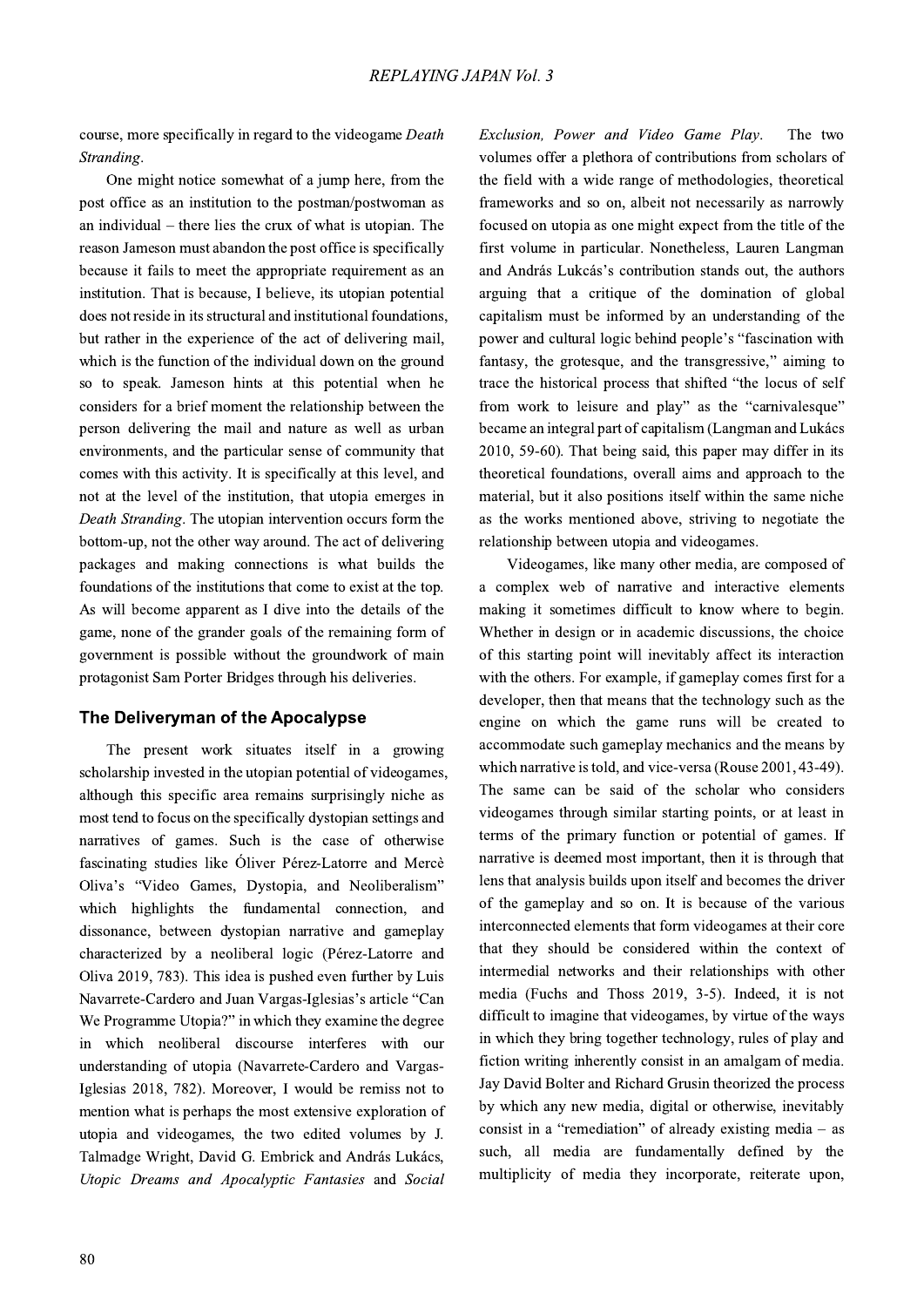reproduce, reimagine, etc. It is with these foundations in mind that I approach the following discussion of *Death Stranding*.

The game is set in a post/middle/pre apocalypse America after a cataclysmic event known as Death Stranding. As a result of this event, a connection between the world of the living and the dead of sorts manifests itself through the presence of Beached Things (BTs), invisible creatures who seemingly roam the Earth. These creatures come from the "Beach" – a mental or perhaps even imaginary landscape thought to be unique to each individual. Each individual's Beach, which is typically visited during near-death experiences, serves as a representation of an individual's connection to the afterlife. The presence of BTs also gravely endangers human life on Earth as those who come in contact with the creatures suffer from necrosis, a condition that deteriorates and corrupts the body until it generates a giant explosion referred to as "voidout" within the game. The calamity of the Death stranding is also at the origin of a special rain called Timefall which ages everything it touches. These events lead to the collapse of America as we know it – people start distancing themselves in order to limit the risk of voidouts, often living underground to avoid the BTs roaming the surface. The survivors are spread across small colonies, and even individual shelters, isolated from one another.

This continuous isolation perpetuates the state of collapse, eventually leading to an increasingly complicated situation for producing and distributing supplies across the remaining settlements. As a result, the profession of deliveryman, or porter as it is referred to in the game, becomes particularly important. Because of the Death Stranding, it is now a very dangerous profession consisting in travelling the land to carry cargo unprotected by underground shelter, braving not only a treacherous landscape, but also Timefall and of course the presence of BTs. Under the umbrella of the company Bridges, porters perform various governmental functions on behalf of the United Cities of America (UCA), the last remaining government-like entity attempting to maintain a sense of national unity and the structures and institutions that would allow it to do so. Enter the main protagonist, Sam Porter Bridges, one such deliveryman with a complicated past. The player is introduced to Sam as he is on a mission to dispose of a body affected by necrosis that urgently needs to be carried to an incinerator before causing a voidout. This is also the player's introduction to Bridge Babies (BBs), premature babies kept in containers for their ability to connect the living and the dead. Within the world of the game, porters can connect to BBs (similar to an actual baby in a womb) in order to gain the ability to sense the presence of BTs – this connection between the porter and his BB unsurprisingly has important gameplay ramifications. Sam utilizes a BB for the first time in this first mission and will proceed to do so throughout the game. Furthermore, the player eventually learns that Sam is affected by a condition known as DOOMS which grants various abilities based on its severity. He is also a "repatriate" meaning that he can come back from the dead so to speak – more specifically, travel back from the "Seam" between the world of the living and the Beach.

Much of the game consists in Sam travelling across what is left of the United-States to re-establish contact between the remaining settlements – bigger communities are known as "knots" while smaller ones form "nodes" – and re-build connections between them through the primary infrastructure of the "chiral network." Through a series of deliveries, Sam provides settlements with supplies and equipment, identifying routes and reforming the network that used to bring these settlements together before the collapse. This is the central "national" project to rebuild the UCA as a community, which heavily relies on the technology of the chiral network, Bridges' communication network that functions as a spiritual successor to the internet. The chiral network allows instantaneous data transfer and thus the shareability of information, knowledge and so on, an essential feature of the newly envisaged UCA. Once re-established, the network allows for schematics and blueprints to be shared and then easily converted into equipment and tools of various functions (from ladders to motorcycles and so on) through an advanced technology similar to 3D printing. Connected nodes are also capable of running "chiralgrams," syncing holograms of participating people into a single perceived space considerably improving communication. Each rebuilt connection between settlements is called a "strand," the hope being that these strands will cover all of the territory that used to comprise the United-States to re-form the UCA proper.

Beyond all the aforementioned jargon that contribute to the world-building of *Death Stranding*, the game's "message" or central focus is clear enough: in order to rebuild a collective, we must form solid and meaningful connections. By setting the game against a backdrop of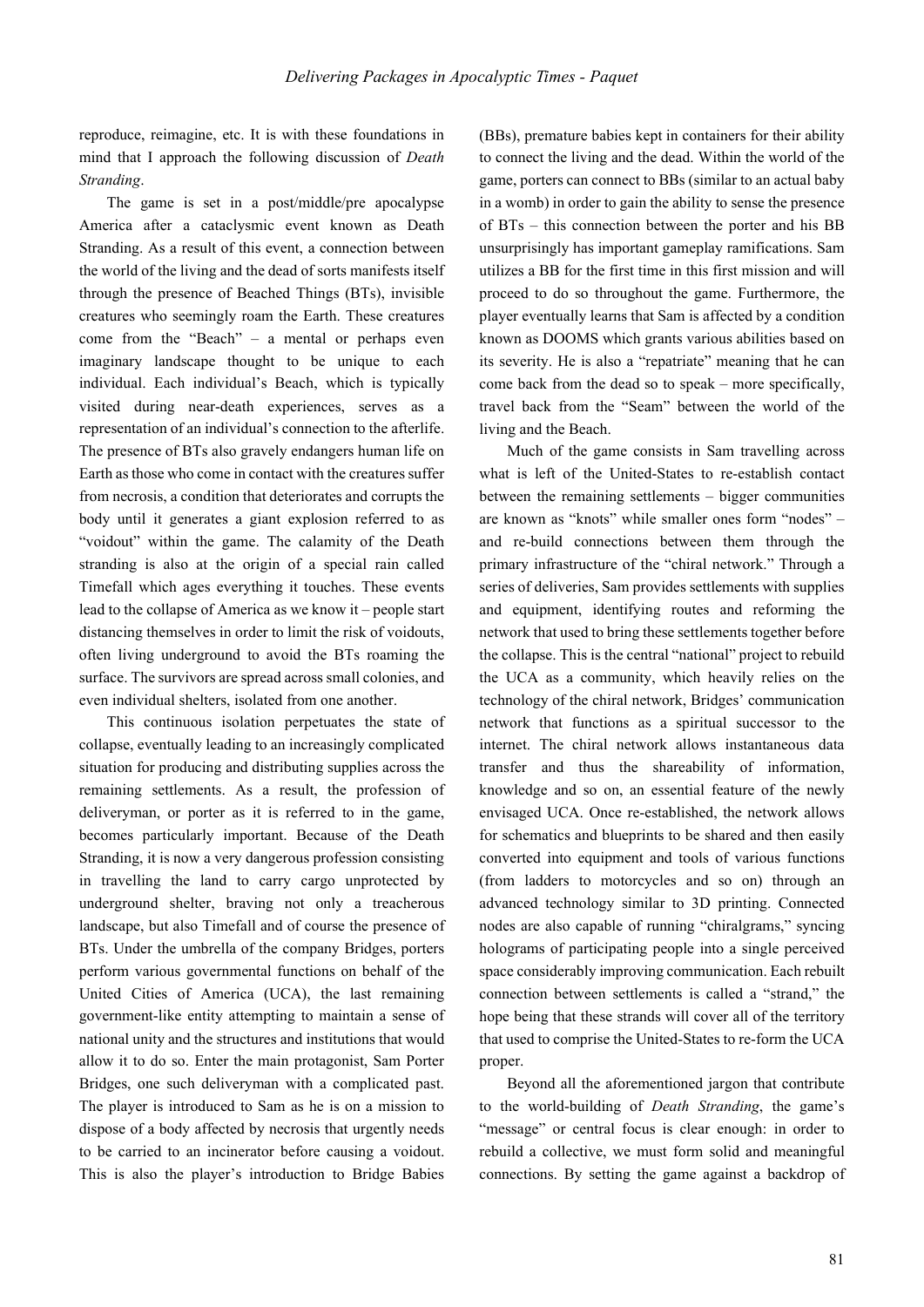collapse in which isolated settlements are spread across the landscape and narratively situating the quest of the main protagonist (and therefore the player) to re-establish connections between them, *Death Stranding* formulates its understanding of collective in terms of parts and whole with a focus on the relationship between the two types of entities. The parts occupy space in the same way a physical body occupies a space, while the whole contributes to an abstract or "imagined" (to reprise the now seminal formulation of Benedict Anderson) space that encompasses all the parts. What is of particular interest to the game's mission statement, so to speak, is specifically the foundations of their relationship. In order to (re)build this relationship, who better to send than a deliveryman? As a porter, Sam fulfills both the narrative purpose of establishing connections between settlements through the chiral network, but he also serves the gameplay purpose of traversing physical space – in doing so, he operates on both the physical and abstract dimensions of space. His profession thus proves singularly meaningful to explore this core relationship of collective formation in relation to space. Moreover, Sam may seem like he is "going with the flow" yet he actually finds himself in the position of power, and it is rather the so-called authorities around him that depend on him. Being the only "man for the job," Sam's role is fundamental in the plan to reform the UCA. It is because he is a porter that is capable of traversing the land  $-$  not to mention his familial lineage linking him to the previous president – that he finds himself in such a position. The ability to bring a cargo to its destination is highly sought-after in this situation. In fact, only such a deliveryman of the apocalypse is suited for the task a hand to build strands that connect people together and reconfigure the collective in an alternate fashion, under new principles.

These narrative implications are certainly significant, but as anyone studying videogames knows, the narrative does not operate independently of gameplay, and Death Stranding is no different. Before release, many speculated as to what the game really was: what would the player actually do and in what genre would it fall? According to director Kojima Hideo, Death Stranding was to be part of an entirely new genre of games. Responding to inquiries on Twitter, Kojima specified months before release: "By incorporating with the concept of connection (strand), it's [a] totally brand-new genre called action game/strand game (social strand system)" (Kojima 2019). Of course, this only

further heightened speculations on social media, as enthusiasts wondered what the meaning of a "strand game" was. This level of anticipation and hype could only lead to disappointment for many as some fans and critics were not particularly impressed by this newly established strand game, which ultimately mostly refers to the game's specific brand of asynchronous multiplayer experience. Indeed, many games have incorporated various forms of asynchronous multiplayer over the years, making the function itself something that is perhaps not so new after all, yet *Death Stranding* does differentiate itself in a few significant ways, not the least of which in how narrative and gameplay are intertwined.

Fundamentally a single player game, Death Stranding provides optional online multiplayer that considerably alters one's experience with the game. For one, the multiplayer affects the environment and the world first and foremost, without any direct interaction with other players. Because Sam's mission consists primarily in delivering packages by travelling treacherous terrain, one of the main gameplay hooks consists in preparing for such trips with the appropriate equipment while ensuring that the cargo remains in prime condition. The player is faced with mountains and rivers that can be crossed with the help of ladders, ropes, and so on. As the game progresses, the player will also accumulate materials to build bridges and roads as well. Where the game truly shines is in the way it puts together players within a server, and each player's action – such as putting a ladder to traverse a mountain path, or rebuilding a road to allow vehicle to easily drive through the terrain  $-$  affects the world of other players within this server as long as they have re-established the chiral network in that specific region. This means that if another player builds a bridge, you might then see this bridge in your own game, allowing you to cross a ravine that would have been much more difficult to conquer otherwise. There is nothing quite like the experience of being out of resources and facing treacherous terrain during Timefall, about to lose your cargo, only to find a ladder, rope, vehicle or shelter that saves the day. There is an important statement in the fact that the online interaction/connection or strands being built can only be positive and useful to the other  $-$  there is no concrete way to negatively affect the experience of others as the experience consists only in providing help through equipment, structures, as well as signposts to alert others of various dangers (such as BTs). Furthermore, the game also accounts for the possible clutter such a system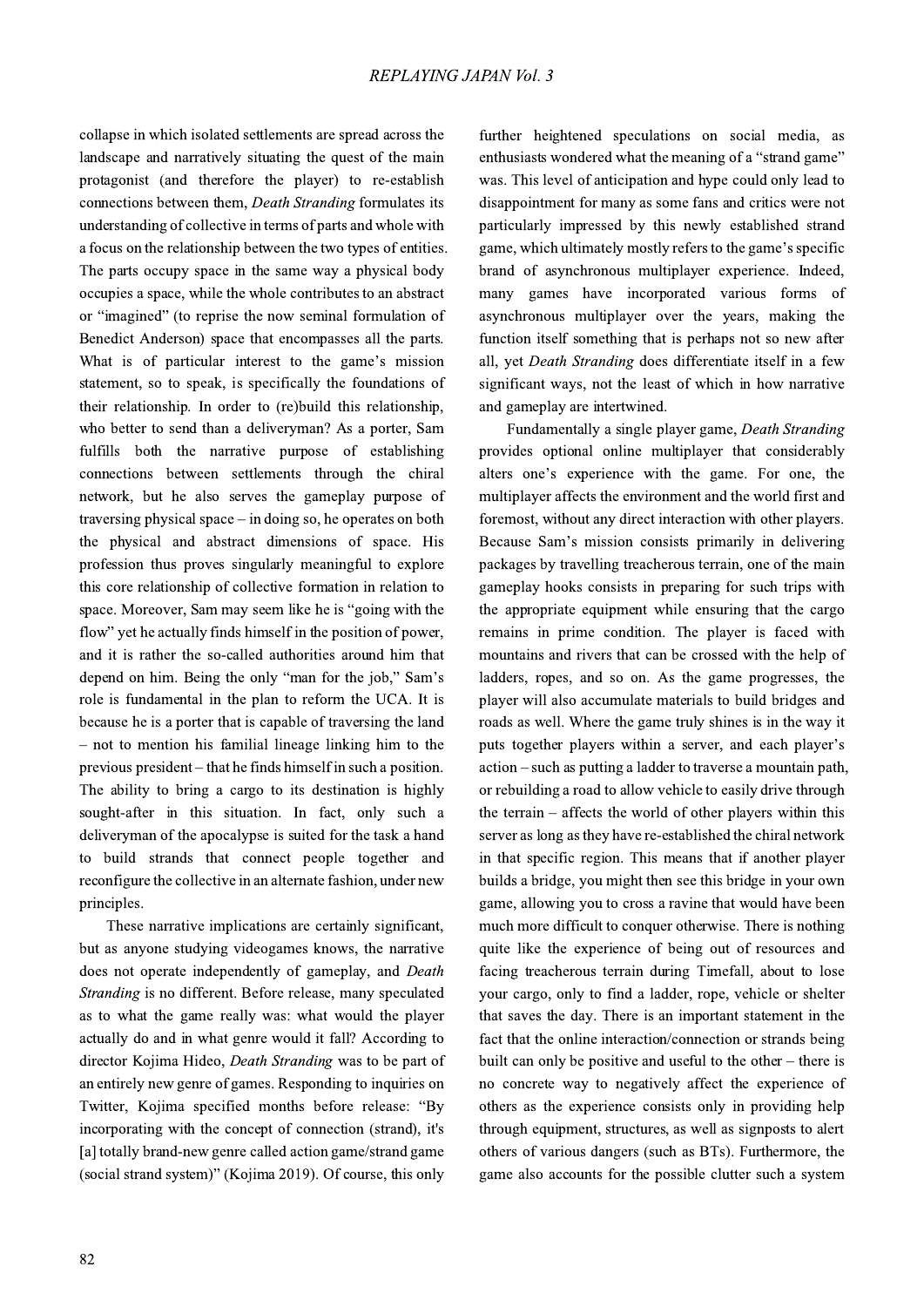could create with everyone building structures as Timefall eventually washes away bridges, roads and so on, bringing narrative and gameplay together in surprising ways. In bridging narrative and gameplay, one could even say that Death Stranding also bridges reality and fiction.

In *Half-Real*, Jesper Juul proposes that videogames are primarily based on the two inseparable aspects of real rules and fictional worlds. Videogames are "real" in the sense that the player must interact with a set of established rules that dictate his/her experience, and they are fiction in the sense that the worlds in which the player's avatar exist and interact are imagined fictional worlds (Juul 2005, 1). As he further adds, this interaction between real rules and fictional worlds is present "in the design of the games themselves; in the way we perceive and use games; and in the way we discuss games" (Juul 2005, 2). Death Stranding, like other videogames with online multiplayer experiences, takes full advantage of this interrelation between the fictional world and the rules of its gameplay. Beyond the narrative itself, the world of *Death Stranding* provides the space of this interaction and the basis for a whole different kind of narrative, that of a player's experience and interaction with a world transformed by the intervention of other players within their own world. The game bridges the gaps between these individualized isolated worlds by bringing them together in partial segmented ways.

What define the possible interventions are of course a set of rules. These rules however should not be understood in the sense of limitations, as they are also very much generative of potential actions. Death Stranding does not limit the intervention of players to helpful actions, but rather provides the possibility to positively affect one's environment while simultaneously transforming that of others in ways that generate empathy and gratification – another aspect worth consideration is how players can "like" any structure they encounter within the world, similar to liking a post on social media. If rules are the foundation of the real, then we must liberate them from the very notion of limitations in favor of a multiplicity and openness that produces new possibilities. That is, rules in the sense of enablers of further possibilities, generative instead of constrictive. It is in this vein that Juul speaks of fictional worlds in relation to rules, when he refers not to narrative or storytelling but rather to the worlds in which the player exist within the game, and more specifically how games cue players into imagining worlds. More importantly, Juul specifies that all fictional worlds are incomplete, as "no

fiction exists that completely specifies all aspects of a fictional world" (Juul 2005, 122). This incompleteness means that fictional worlds are therefore possible worlds. The player is free to imagine the entirety of the unrepresented portions and elements of the worlds that form within a particular game. What Death Stranding's narrative and world offer is thus this incompleteness, one that presents and represents an America in collapse and a playful landscape that allows the player to not only imagine what lies beyond, but actually very much become part of a collective that builds strands through mutual aid. The game is a testament to the importance of meaningful connections and coming-togetherness of collectives. Death Stranding thus plays with "reality" and "fiction" by providing the player the opportunity to participate in a collective based on new criteria. Reality and fiction are in constant dialogue with one another; they inform and teach one another. There lies their utopian potential. I should reiterate that the "setting" of the game, which would typically be considered "dystopian" in the conventional sense of the term, is not itself the crux of the game's relationship to utopia. It is rather the interplay of narrative storytelling and gameplay instances dedicated to the reconfiguration of collective formation that ties Death Stranding to utopia.

## **Utopia beyond the Nation-State**

One may have noticed that *Death Stranding* and Jameson's An American Utopia alike both ground their vision of the nation-state to the United-States, reflecting an intricate relationship between utopia, collectives and space. As such, it is worth taking some time to consider the role of space and how both Death Stranding and An American Utopia struggle with the nation-state and space in meaningful ways. Lefebvre suggests that the state binds itself to space in a relation that involves the production of a physical space (national territory), a social space (the state itself), and a mental space (representations of the state) (Lefebvre 2009, 224-225). Of primary importance is the idea that the state and the spaces it occupies are mutually constitutive, and understanding this relationship requires us to pay particular attention to "the lived and the body," that is from a space occupied by an "organic, living, and thinking being" (Lefebvre 2009, 229). According to Lefebvre, "each living body is space and has its space; it produces itself in space and it also produces that space" (Lefebvre 1991, 170). Spaces and bodies are however dominated and appropriated, and the resulting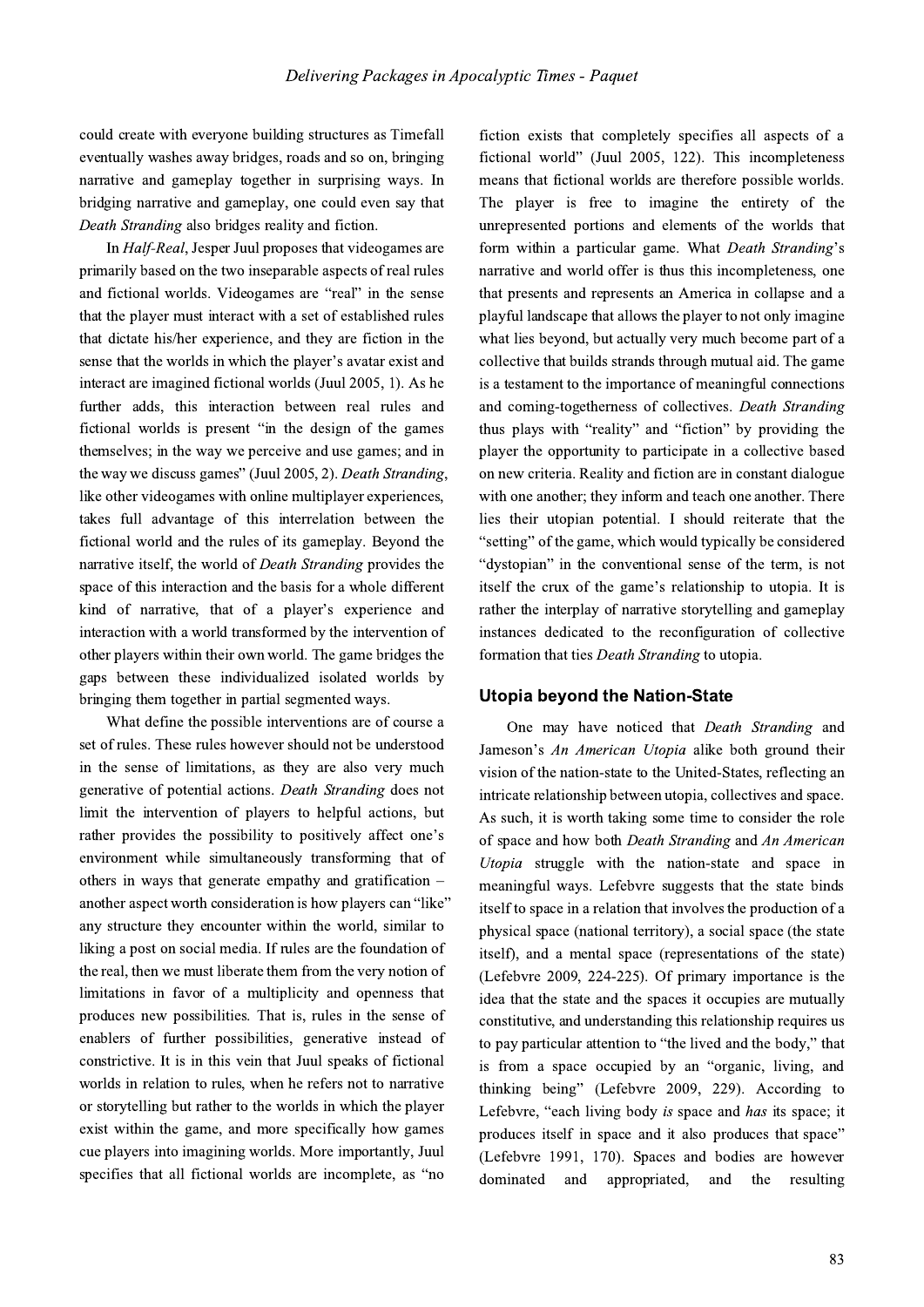dispossession is rooted in the interrelationship between capitalism and state. David Harvey further emphasizes the way in which utopias "get perverted" from their initial noble objectives because they must inevitably compromise with the social processes they are meant to control through this negotiation, they lose their ideal character and often produce the opposite result than those intended (Harvey 2000, 179-180). As such, the task at hand is to define an alternative  $-$  a "spatiotemporal utopianism" in the words of Harvey - that is "rooted in our present possibilities at the same time as it points towards different trajectories for human uneven geographical developments" (Harvey 2000, 196).

Similarly concerned with space, Jameson notes a dialectic whereby the seeming weakening of the nationstate as a dominant structure of power gives rise to new reorganizations of binary oppositions in the form of the global and the local, an "idiotic formula" according to Jameson which has nonetheless achieve widespread success - within this dialectic, the "global becomes unimaginable, while the local becomes unthinkable" (Jameson 2016, 13). In what is somewhat the opposite argument Harvey has made for years regarding the limited consideration for space in scholarship, Jameson suggests that there is a preponderance of space and suppression of time. In order to appropriately consider both time and space, he deliberately reduces his framework to the American context to reformulate the question of space. Furthermore, he claims that the unique feature of American space – nonnational reality  $-$  is a historical construction of the American Constitution (Jameson 2016, 15). As such, the utopian project/program Jameson proposes falls under the triple problematic of globalization, space, and federalism. When conceiving a utopian alternative of collective formation, one thus inevitably has to meticulously consider its relationship to space.

Much could be said about *Death Stranding's* use of space gameplay-wise, the game being primarily about struggling with terrain and the previously mentioned help provided by other players in conquering this terrain through various tools and structures. It is rather the broader narrative conceptualization of space which I would like to consider first however. By limiting its framework to the United-States, or at least what is left of it, and presenting a narrative of national and even patriotic rebuilding of the country under the banner of the UCA, one could question whether the game provides much in terms of utopian

potential. There is after all an argument that could be made about the seeming inability of the game (and its director Kojima Hideo in particular) to imagine collectivity beyond the boundaries of the nation-state and instead retooling the same old structure of power under a different name. Yet I believe Kojima, like Jameson, does not limit his framework out of a limit in thinking, but rather in a purposeful attempt to question the American context and reformulate the notion of space. By setting the game after the collapse of existing structures, Kojima presents a point of entry into potential alternative conceptualizations that would not be possible otherwise. Remnants of past structures remain, as is always the case, yet he does away with the kind of "compromise" with social processes Harvey refers to by presenting a "carte blanche" so to speak. In other words, Kojima recognizes the legacy of historical connections that formed the core of collectives, and in particular the nationstate in the American context, yet he also simultaneously opens the space for an unbound imagination about future organization principles for alternative collectives.

This is where gameplay comes into play in a truly significant way. The basis for this rebuilding of the "nation" rejects previous organizational principles in favor of new ones, principles built on creating strands and knots, sharing knowledge and resources, and perhaps most of all, asynchronous mutual aid. Unlike the nation-state that emphasizes collective and spatial unity through the "imagined community" that dictates the relationship between individuals and the state that govern their lives, Death Stranding does away from the imaginary part of this equation by making the player actively build this sense of community through direct action and interaction. This is done in the act of playing as Sam and meeting the inhabitants of this world through a series of deliveries that are nothing short of mutual aid, almost in the anarchist sense of the likes of Kropotkin at least narratively speaking. Indeed, Sam never appears to profit in the capitalist sense from this involvement in building this new community, but instead benefits in less tangible ways from these interactions. The player might engage in these activities out of less altruistic intentions, yet here again, the game provides the ground for a different layer of interaction that is actually very much built on similar principals of mutual aid. As previously discussed, when a player engages with the environment of the game by placing useful structures and items for other players, he/she engages with other players indirectly on the principle of mutually beneficial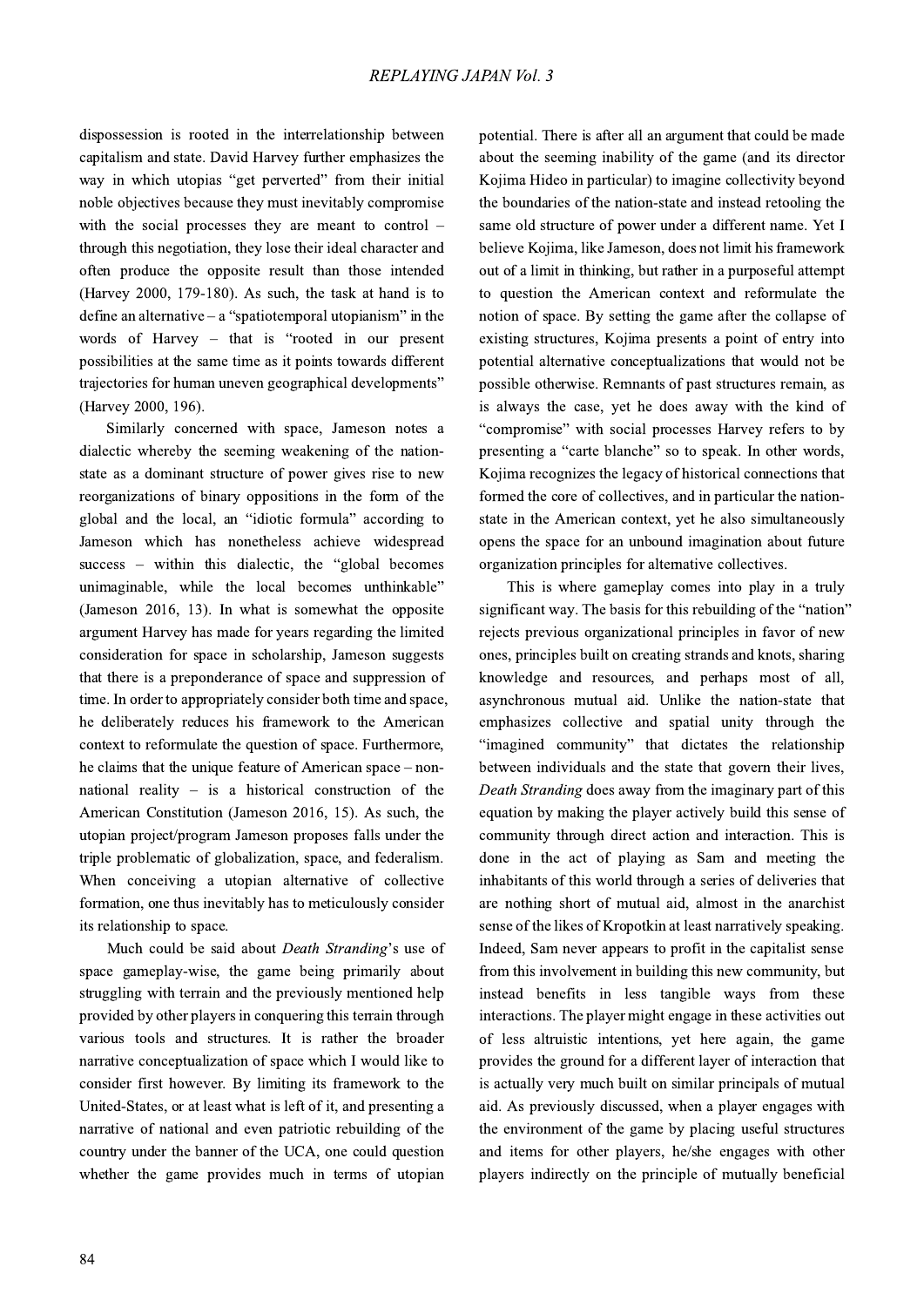interactions. Furthermore, whether narratively through Sam and gameplay-wise through the player, there is a direct engagement with space that bypasses the centrality of structures of power such as the nation-state. The relationship between the individual and space is much more direct and instant, as opposed to being processed by a higher entity. In this regard while the narrative may seem to promote a traditional project of collective formation of the same nature as the nation-state at first, the gameplay of Death Stranding subverts this expectation by offering an example of the principles that form the foundation for thinking about collectives in a different way. Death *Stranding* provides the means for thinking about collectives in terms of uninterrupted strands that promote mutual aid directly between the parties involved.

As previously mentioned, asynchronous multiplayer in itself is not something particularly new, it has been a staple of many boardgame-style videogames such as Chess, and has been popularized in the videogame sphere through the Souls series, for example, beginning with Demon's Souls (2009) and various creating/building games the most notorious of which being *Minecraft* (2011). Allowing players to interact in one way or another to affect each other's game world without synchronously engaging with one another might not be conceptually new, but that does not mean Death Stranding's particular approach isn't worth considering. What distinguishes Death Stranding from most other games incorporating asynchronous multiplayer is the purposeful cohesion behind the act of engaging in this type of gameplay and the narrative storytelling of the game. Some may question the level of freedom the player actually possesses in such a scenario, and for good reasons videogames in general always struggle with freedom, what is allowed and what isn't inside the game itself. The fact that Death Stranding's narrative takes such a center-stage can indeed suggest a certain lack of freedom as the player only witness its denouement without much can involvement. The gameplay also possesses its own set of limitations, most importantly in relation to the asynchronous component of the game. Similarly to MMORPGs that have been abandoned over time, servers become increasingly empty and the type of instances previously mentioned become rarer as time goes on and the player-base diminishes. One way to approach these limitations is indeed to lament the inability of the game to break through these limitations in ways that allow the player to always engage in the most utopian experience

possible. There is however another way to consider these limitations that provide a different and I would argue essential perspective. In some fundamental ways, the utopian potential of *Death Stranding* is unconcerned with these seemingly limiting aspects. If anything, these limitations only further highlight utopia as an ongoing problem.

When faced with such limitations, it is tempting to dismiss the potential of a game such as *Death Stranding* for not "actually" being utopian or the embodiment of utopia itself. This kind of dismissal comes from the mistake of expecting a cultural product and commodity such as a game to fulfill in and of itself the hopes of utopia, which would be an impossibility to begin with. Instead, the abovementioned limitations should also be understood in terms of their contributions to the process of thinking utopia. In order to explore the potential of *Death Stranding* along those lines, we need to approach the game as a theoretical text and practical experiment. Beyond the obvious narrative reasons why emptiness doesn't actually clash with the vision of the world being presented, what is more important to consider is how this progressive emptiness, as fewer players interact with the game, actually reflects the relationship between time and utopia. Death Stranding is very much aware of the ephemeral nature of change, most concretely represented in the phenomenon of Timefall which washes away the player's creations. This approach to temporality and the need to constantly start over is at the very core of the utopian project as such. Utopia should never be understood as the endpoint of a particular attempt at implementing change, for it is the permanently ongoing project of thinking change in the future tense, the yet-tobecome as Bloch worded it. Once the imagined utopian experiment has been put into practice, the goalpost of utopia has already moved somewhere else. Whether at the height of its popularity or long after most have abandoned it, Death Stranding is about the experiment, in a specific time and place, of utopia which must inevitably go away. For this reason, one should not conceive of its utopian potential as a permanent manifestation or practice of utopia, not only because the game itself is uninterested in such a thing, but perhaps more importantly because there never was such a thing to begin with. The utopian potential of Death Stranding resides rather in its attempt, as ephemeral as it may be, to rethink collectives based on a different philosophy of collaboration and mutual aid that challenges the very foundations of the contemporary nation-state. It